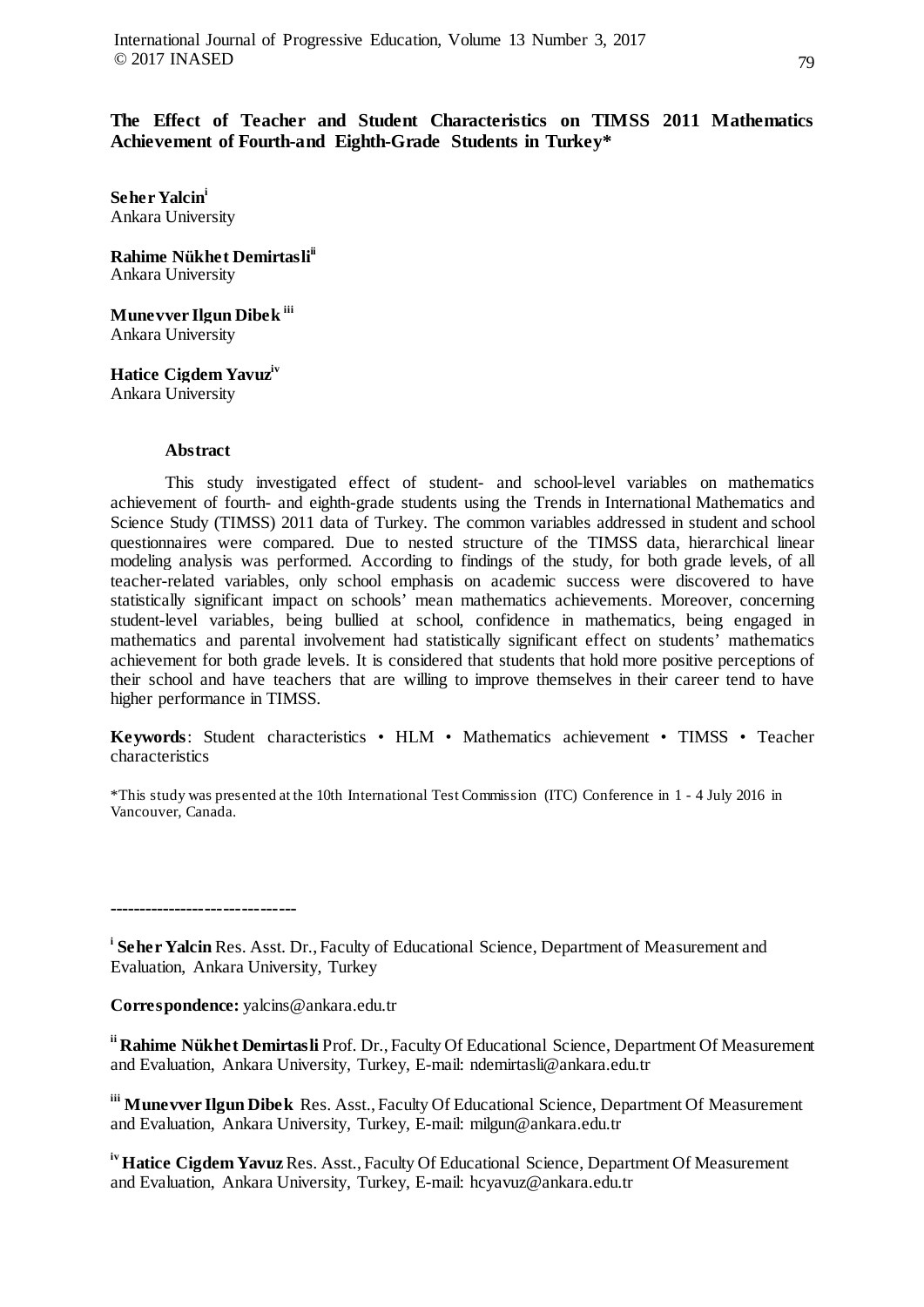#### **Introduction**

Many countries consider students' academic achievement to be a significant indicator of the quality of the education system. Therefore, studies have been undertaken to determine the inadequate aspects and constituents of the education system and amend them through decisions with respect to the discovery of the impartial instruments of measurement (Ministry of National Education-MoNE, 2010). As part of this process, within the last two decades, several countries have participated in international educational assessment studies to monitor their quality of education. An example is the Trends in International Mathematics and Science Study (TIMSS), which was first established in 1995 to collect data from fourth- and eighth-grade students every four years to determine the trends in mathematics and science achievement of these students at the international level.

According to the TIMSS report (Mullis, Martin, Foy & Arora, 2012), a significant percentage of Asian students achieved the advanced international benchmark level. Moreover, for more than a decade and a half, East Asian jurisdictions regularly hold the top positions with high performance against their Western competitors. Furthermore, there is a considerably large gap between the East and the West in terms of student achievement according to Program for International Student Assessment (PISA) 2012 and TIMSS reports (Jerrim, 2014).

As the case for the education ministries of several other countries, the Ministry of National Education (MoNE) in Turkey also uses TIMSS results to evaluate student achievement and compare the Turkish education system with that of other countries. Several researchers have also conducted research based on this data. For example, Büyüköztürk, Çakan, Tan and Atar (2014a) showed that Turkish students have difficulty keeping pace with their peers from other countries regarding mathematics achievement. For example, compared to the Asian pupils, Turkish students' performance is rather poor. Therefore, the reasons behind this poor performance should be examined in detail. There are several factors affecting students' mathematics achievement. In this regard, in this study, the effect of several characteristics and different experiences of students and teachers on the mathematics achievement of fourth- and eighth-grade students were investigated using the data from TIMSS 2011 for Turkey.

MoNE has a major responsibility and control over the whole structure of the educational system in Turkey. In 2005, MoNe introduced a new teaching program to be practiced across the country, which focuses on the student and his/her cognitive skills. However, contrary to the expectations, the new approach did not result in an increase in the academic achievement of students (Education & Science Workers' Union, 2010). In 2011, MoNE used TIMSS for the first time as a large-scale assessment tool to evaluate the outcomes of the curriculum change in 2005 for both fourthand eighth-grade students. Therefore, it is considered that the results and implications of this study will greatly contribute to the literature. In this context, the findings regarding the differences between fourth- and eighth-grade students in Turkey, who participated in TIMSS 2011 will also help us make important inferences about the national education system (Büyüköztürk et al., 2014a).

Mathematics is one of the several subjects covered in TIMSS. It is necessary to learn mathematics in order to learn interdisciplinary areas such as science, technology and engineering. At the same time, mathematics is an important asset for a country for the innovation and creation of new scientific- technological professions (Ker, 2013). Mathematics achievement of students have been considered to be connected with a country's future economic well-being and competitive power against other countries. Thus, it is a common objective of the national policy makers and educators worldwide to understand and identify factors that have a significant and consistent relationship with mathematics achievement (Wagemaker, 2003). According to the results of TIMSS 2011, the Turkish students were behind their peers from other countries with Turkey ranking 35 among more than 50 countries in terms of the average mathematics score of the fourth-grade students (469). Furthermore, the percentage of Turkish students included in the advanced, high, intermediate and low benchmarks were 4, 17, 29, and 26, respectively with the remaining 24% not even being able to reach the low level. Concerning the eighth-grade students in Turkey, the average mathematics score was 452 and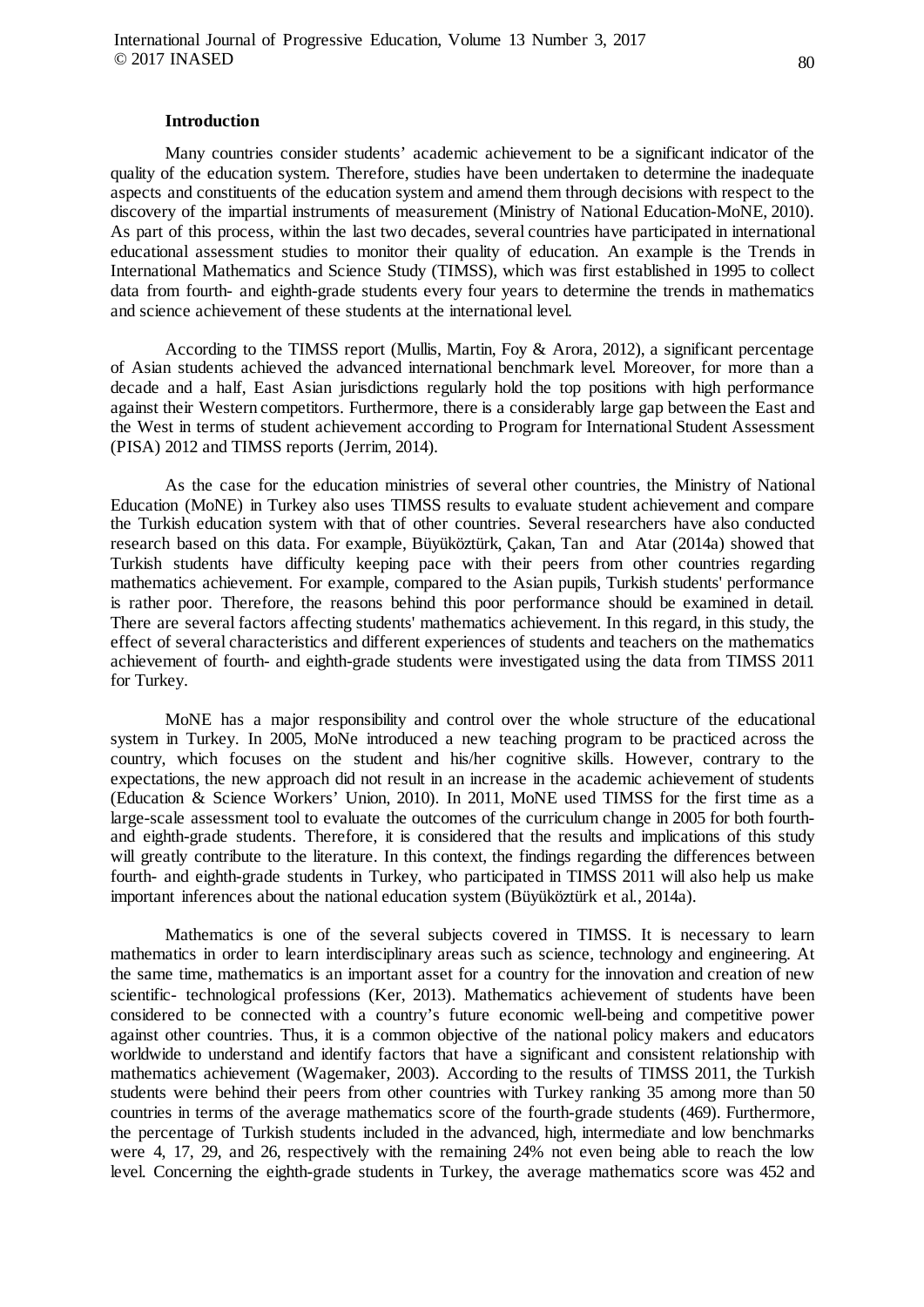Turkey ranked 24 among 42 countries. The percentage of Turkish students in the high, intermediate and low benchmarks were 13, 20 and 27, respectively. However, similar to the fourth-graders, a significant number of Turkish eighth-grade students (33%) did not even achieve the low level (Büyüköztürk et al., 2014b). These results demonstrate the low performance of Turkish students in mathematics and science.

In TIMSS, in addition to cognitive skills, certain educational and affective characteristics of students are surveyed. This means that the cross-sectional data obtained from TIMSS can be used to investigate the variables that play a role in student achievement at different grades in different years. The present study utilized the 2011 TIMSS data to examine the student- and school-level variables to explore their effect on the mathematics achievement of fourth- and eighth-grade students in Turkey. The common variables addressed in both fourth- and eighth-grade student and school questionnaires were compared. Student-related variables were being bullied at school, being engaged in mathematics, confidence in mathematics, enjoying learning mathematics, sense of belonging to school and parental involvement in student learning. The variables related to teachers consisted of confidence in teaching mathematics, teachers' working conditions, schools' emphasis on academic success, teacher career satisfaction, collaboration to improve teaching and instruction to engage students in learning.

The first student-level variable examined in this study was students confident in mathematics. In the literature, researchers (e.g. Arıkan, van de Vijver & Yagmur, 2016; Chen, 2014) have stated that self-confidence is positively related to mathematics success of students. According to the longitudinal study by Hannula, Maijala, and Pehkonen (2004), students' confidence in mathematics is the most important variable among students' mathematics-related attributes. It has also been recommended in the literature that enjoying learning mathematics and academic achievement are positively related (Güzeller, Eser & Aksu, 2016; Yavuz, Demirtaşlı, Yalçın & İlgün Dibek, 2017).

Being bullied at school is another variable affecting students' academic achievement. Olweus (1993) described the negative outcomes of this experience as follows, "a student is being bullied or victimized when he or she is exposed, repeatedly and over time, to negative actions on the part of one or more other students" (p. 9). The related literature supports this idea demonstrating that being bullied in school reduces student academic performance (e.g., Ponzo, 2013). Therefore, in this study, it was considered necessary to investigate the effect of bullying in the achievement of Turkish students.

Research into student engagement has mainly and historically concentrate on increasing achievement, a sense of belonging so that students remain in school (Taylor & Parsons, 2011). A positive relationship between students engaged in mathematics lessons and mathematics achievement (Park, 2005; Tavşancıl & Yalçın, 2015) has been found to increase students' sense of belonging to schools and other social institutions (Willms, 2003).

The concept that parental involvement has a positive impact on students' academic achievement is so heuristically attractive that society in general, and educators in particular, have thought about parental involvement an substantial component for the way for many problems in education (Fan & Chen, 2001). Most empirical evidence suggests that parental involvement is positively correlated with students' performance in school (Shute, Hansen, Underwood & Razzouk, 2011; Topor, Keane, Shelton & Calkins, 2010). However, a negative significant relation has been reported between parents' involvement in Turkish students learning and the mathematics achievement of these students (Tavşancıl & Yalçın, 2015).

It has been suggested in the literature that students' belonging to school and academic achievement are positively related (Appleton, Christenson & Furlong, 2008). Having been considered to be related to the motivation theory, individuals' belonging to a community has long been seen as a basic human need. Some studies have explained the sense of belonging to school with student engagement and participation (e.g., Rooser, Midgley & Urban, 1996). However, it was emphasized in the longitudinal study of Anderman (2003) that this sense of belonging loses its effect as the time passes. Since students' perceptions of their school are reflected on their sense of belonging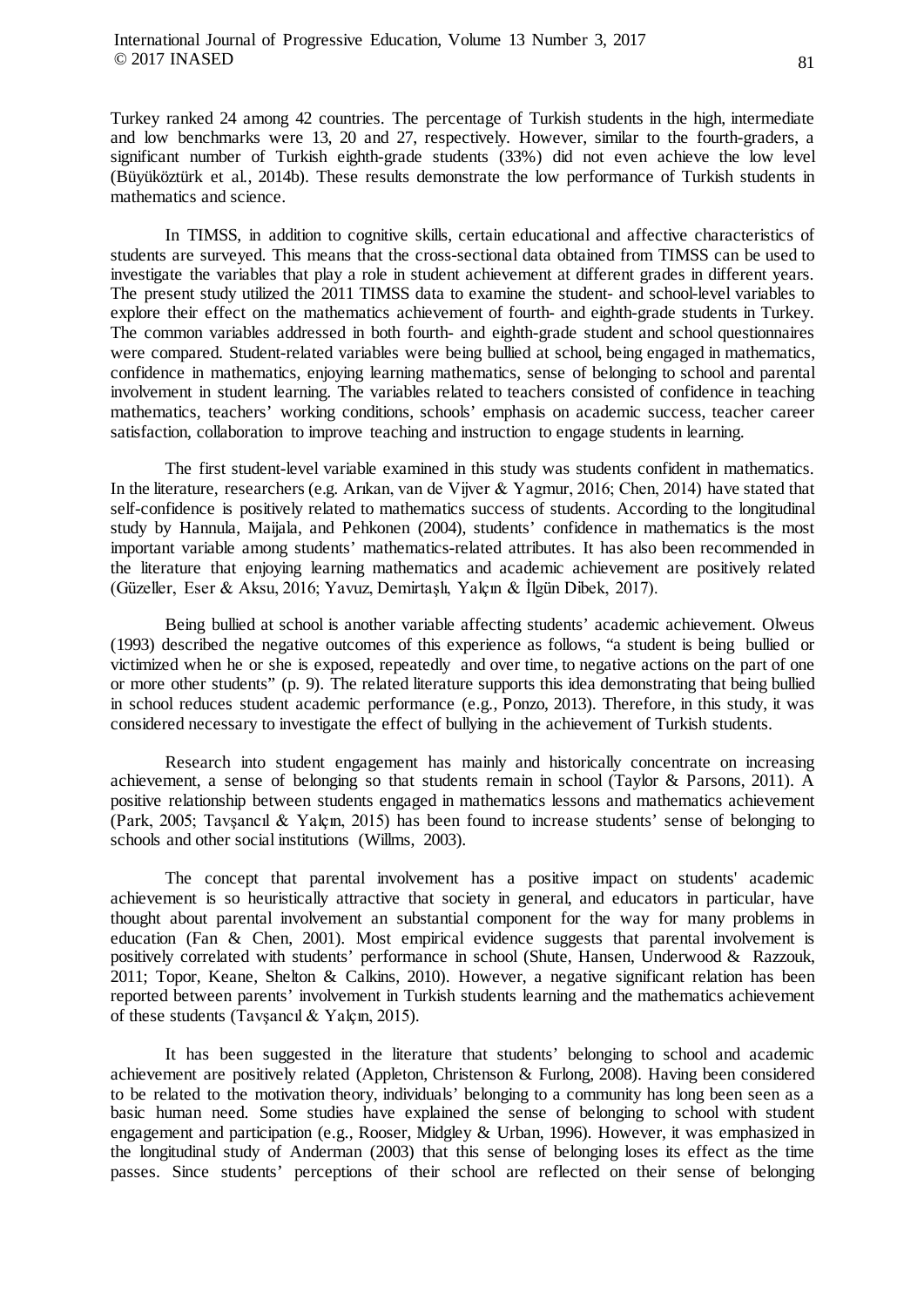(Organisation for Economic Co-operation and Development- OECD, 2003), the findings of the study may have been affected by the exam-oriented education system in Turkey.

Confidence in teaching mathematics is one of the school-level variables addressed in the study. The role of teachers' confidence in students' achievement has been demonstrated in recent studies (Liang & Jea, 2015). Burton (2004, p. 360) defined the concept of confidence as "a label for a confluence of feelings relating to beliefs about the self, and about one's efficacy to act within a social setting, in this case the mathematics classroom". Graven (2004) theorized confidence not only as a consequence of learning but also as a process. Graven (2004) also suggested that confidence is associated with teachers' ability to reach resources, join in mathematical event, and consider themselves as qualified mathematics teachers with a confidence that is enough to consider the possibility of having much to learn. Teachers' satisfaction with their career is another factor that Teachers' satisfaction with their career is another factor that positively affects students' mathematics achievement (e.g., Liang & Jea, 2015). In his literature review on teacher job satisfaction, Leithwood (2007) found a strong relationship between teacher satisfaction and motivation and commitment. Career satisfaction and motivation are two significant elements that have a crucial role in long-term growth in any education system. Their importance is equivalent to that of professional knowledge, instruction skills and reach to educational resources (Oloube, 2005). Dinham (1993) suggested that the most important factors affecting teachers' satisfaction with their career are intrinsic including students' achievement and positive attitudes towards learning, selfgrowth, positive relationships with students and peers, mastery of professional skills and the presence of a supportive environment.

Working conditions for teachers include the physical characteristics of the workplace, the psychological, cultural and educational characteristics of the work setting (Johnson, 2006). The conditions of work are significant in terms of teacher retention and also an substantial issue for students in relation to the continuity of teaching (Hirsch & Church, 2009). The working conditions of the teachers is closely correlated to the motivation of both teachers and students and in turn this affects student achievement (Marcondes, 1999).

In this study, school's emphasis on academic achievement was chosen as another school level variable since it can raise awareness of students' academic life and aims. In fact, it has been demonstrated that this variable is positively correlated with students' mathematics achievement (Tavşancıl & Yalçın, 2015). Therefore, it is considered necessary to examine the role of school's emphasis on academic success in relation to Turkish students.

The last school-level variable examined in this study was level of collaboration to improve teaching. In the literature, the importance of the collaboration to improve teaching for student achievement has been emphasized (McLaughlin & Talbert, 2006; Pang, 2006). The more the teachers cooperative, the more they are able to knowledgeable converse about methods, operations of teaching and learning, and therefore develop their instruction (Goddard, Goddard & Tschannen-Moran, 2007).

In brief, many studies have shown that the chosen variables are important determinants of student achievement. The review of the literature demonstrates that studies investigating both studentand school-level variables for eighth graders are limited in number, especially in Turkey (Tavşancıl & Yalçın, 2015). Therefore, the current study aimed to fill a gap in the literature. In addition, to our knowledge, no studies have taken into consideration the common variables for fourth-grade and eighth-grade students or interaction between these variables to predict mathematics success in the context of a large-scale dataset that would allow results to be generalized to the entire Turkey. In accordance with the purpose of the study, the following research questions were formulated: (i) Does mathematics achievement of fourth- and eighth-grade students differ according to the schools?; (ii) Which characteristics or experiences of students are related to their mathematics achievement?; (iii) Which characteristics of teachers are related to students' mathematics achievement?; (iv) Which school features that clarify the significant difference between the mathematics achievements of the fourth- and eighth-grade students have a significant relation with the achievements of the fourth- and eighth-grade students that participated in TIMSS 2011?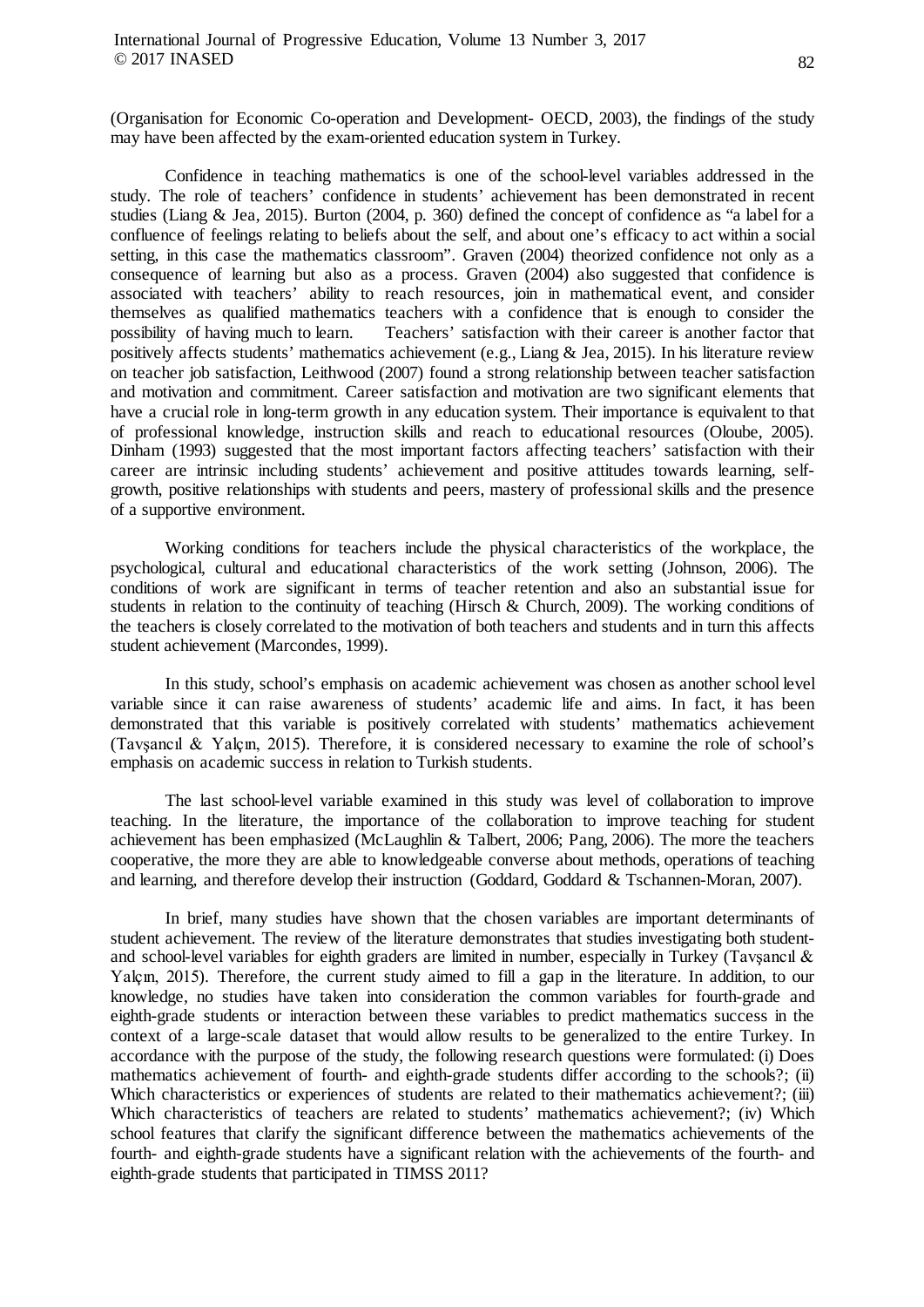### **Method**

# **Sample**

In the selection of the sample, a two-stage stratified cluster sampling design was used, in which the schools and classrooms were selected in the first and second stages in proportional to their sizes. The population and sample that participated in the TIMSS 2011 in Turkey were as follows (Joncas, 2012):

|  | Table 1. Population and Sample |  |  |
|--|--------------------------------|--|--|
|--|--------------------------------|--|--|

| Grade     | Population |                 | Sample  |                 |  |
|-----------|------------|-----------------|---------|-----------------|--|
|           | Schools    | <b>Students</b> | Schools | <b>Students</b> |  |
| 4th grade | 26247      | 1 301 460       | 257     | 7479            |  |
| 8th grade | 17621      | 1198697         | 239     | 6928            |  |

### **Instruments**

The data were retrieved from the official web site of TIMSS [\(http://timssandpirls.bc.edu/\)](http://timssandpirls.bc.edu/). The common variables measured in both grade levels were obtained from two questionnaires, one for students and the other for teachers. In addition, all the plausible values were used as the true representation of mathematics scores of the students. These scores were obtained from the mathematics achievement test. In TIMSS 2011, mathematics achievement test has two main domains, content and cognitive domain. The former differs between the grade levels while the latter (knowing, applying and reasoning) are the same for both grades. Specifically, the mathematics achievement test for fourth-grade students comprises items related to number, geometric shapes and data display while for eighth-grade students, the items contained numbers, algebra, geometry, data and chance.

#### **Data Analysis**

The analysis was performed after the indices of the corresponding variables were created. At this point, since the variables parental involvement and students' belonging to school had no index values, the national indices for all variables were computed to validate the results obtained from this study. An index formula was used to generate all indices (see, OECD, 2014, p. 352)

Two-level hierarchical linear modeling (HLM) was performed to analyze the data. The HLM analysis is used for analyzing data in a clustered or nested structure. With hierarchical linear models, each level is formally represented by its own sub-model. It is possible to test hypotheses about relations occurring at each level and across levels and also to examine the variability at each level (Raudenbush & Bryk, 2002). Moreover, considering the independence and homoscedasticity assumptions, the HLM analysis allows determining standard errors and thus provides more reliable results. In this study, the following four models were developed to analyze the data for both grade levels:

**Random effects one way ANOVA model**. Concerning the first research question, random effects one way ANOVA models were developed for both the fourth- and eighth-grade students to determine whether there was a difference in the mathematics achievement of the schools that join in TIMSS 2011.

**Means-as-outcomes model.** To determine which of the school-level variables explained the variability in TIMSS mathematics scores, means as outcomes models were developed for students from both grades. In this regard, to address the second research question of this study, the effects of school-level variables on students mathematics achievements were analyzed using these models.

**Random coefficient regression model.**Two models were developed for students in both grades to address the third research question of the current study by investigating the student-level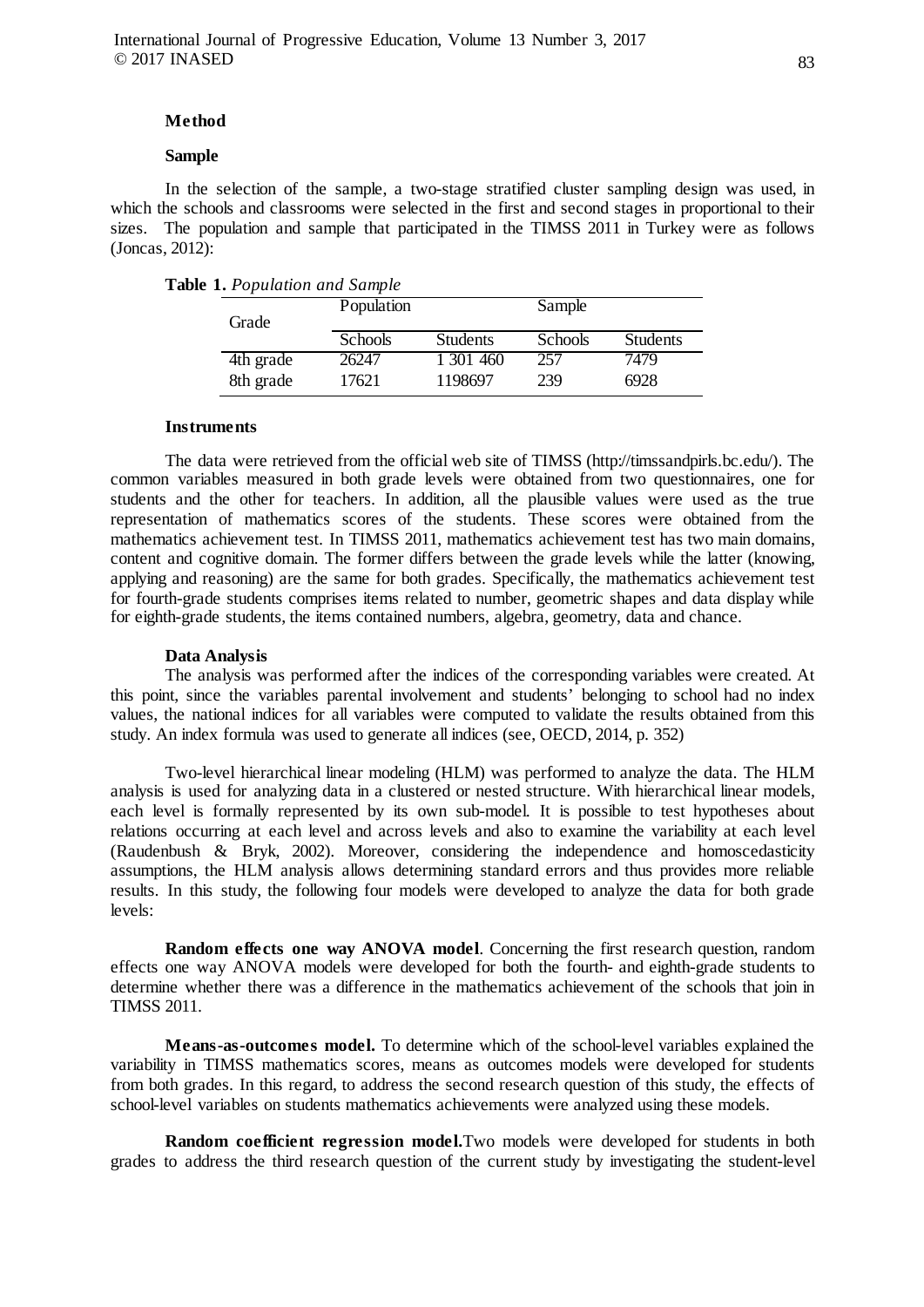variables and clarify the individual differences in the variability of students' mathematics achievement scores.

**Intercepts- and slopes-as–outcomes model.** This model was the combination of all the models developed previously and aimed to simultaneously examine the influence of student- and school level variables. In this process, only the variables that had a statistically significant effect on students' mathematics achievement were added to the intercepts and slopes-as-outcomes model for fourth- and eighth-grade students to address the fourth research question of this study.

After the analyses were conducted, the assumptions of HLM were tested using HLM 7 and SPSS-20 programs and it was found that none of the assumptions were violated.

### **Results**

#### **Random Effects One-Way ANOVA**

According to the results of this analysis, the mathematics scores of the fourth-grade students was significantly varied according to schools  $(\chi^2_{230} = 4005.25, p < .05)$  with the mean score being 475.52. The variability within the school and between the schools were estimated to be 5794.04 and 3463.81, respectively. In this regard, intraclass correlation was calculated as 0.37, which indicates that 37% of the variability in the mathematics scores of the fourth-grade students was explained by the mean mathematics achievement of the school.

Concerning the results obtained from the analysis of the random effects one-way ANOVA model developed for the eighth-grade students, the mathematics achievement scores eighth also significantly differed between the schools  $(\chi^2_{218} = 3073.82, p < .05)$  with the mean being calculated as 450.79. Within-school variability and between-school variability were estimated as 8403.57 and 3928.74, respectively. The intraclass correlation was calculated as 0.32, which means that 32% of variability in mathematics scores resulted from the differences in the mean mathematics achievement of schools.

#### **Means-as-Outcomes Models**

The results obtained from the analysis means-as-outcomes models are presented in Table 2.

| <b>Fixed Effect</b>                                   | Grade | Coefficient | S.E  | t-ratio | df  | Effect |
|-------------------------------------------------------|-------|-------------|------|---------|-----|--------|
|                                                       |       |             |      |         |     |        |
| Average mathematics                                   | 4th   | 475.57      | 3.56 | 133.77* | 224 |        |
| achievement, $\gamma_{00}$                            | 8th   | 450.88      | 3.87 | 116.43* | 212 | -      |
| Confidence in teaching                                | 4th   | 11.98       | 9.02 | 1.33    | 224 | .23    |
| Mathematics, $\gamma_{01}$                            | 8th   | 4.22        | 2.78 | 1.52    | 212 | .08    |
| Teacher working conditions,                           | 4th   | 7.45        | 3.90 | 1.92    | 224 | .14    |
| $\gamma_{02}$                                         | 8th   | 1.19        | 4.28 | .28     | 212 | .02    |
| Emphasis on academic                                  | 4th   | 20.10       | 6.08 | $3.31*$ | 224 | .38    |
| success, $\gamma_{03}$                                | 8th   | 35.03       | 5.31 | $6.60*$ | 212 | .65    |
| Teacher career satisfaction,<br>$\gamma_{04}$         | 4th   | 12.22       | 6.08 | $2.01*$ | 224 | .23    |
|                                                       | 8th   | 3.68        | 5.64 | .65     | 212 | .07    |
| Collaboration to improving<br>teaching, $\gamma_{05}$ | 4th   | 7.67        | 3.70 | $2.07*$ | 224 | .15    |
|                                                       | 8th   | 3.96        | 5.42 | .73     | 212 | .07    |

**Table 2.** *Results Obtained from Analysis of Means as Outcomes Model*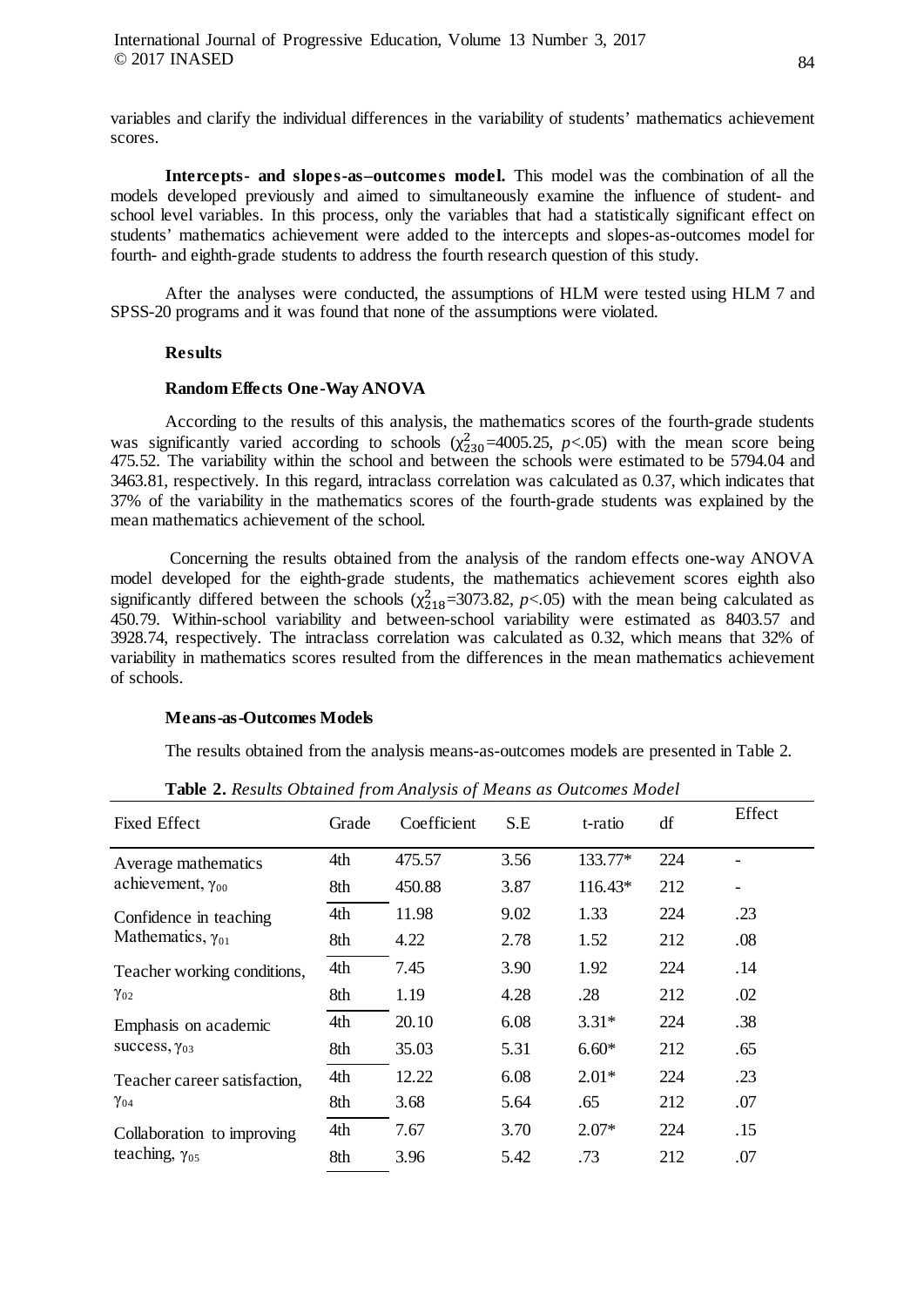| Instruction to engage   | 4th | 7.25  | 4.80     | 1.51 | 224                 | .14  |
|-------------------------|-----|-------|----------|------|---------------------|------|
| students, $\gamma_{06}$ | 8th | 0.45  | 6.54     | .07  | 212                 | .008 |
| Random Effect           |     | sd    | variance | d.f. | $\chi$ <sup>2</sup> |      |
| School level, u0        | 4th | 52.43 | 2748.35  | 224  | 3136.58*            |      |
|                         | 8th | 53.68 | 2881.88  | 212  | 2267.37*            |      |
|                         | 4th | 76.12 | 5794.46  |      |                     |      |
| level-1, $r$            | 8th | 91.67 | 8403.60  |      |                     |      |

\*Variable was statistically significant at *p*<.05

According to these results, among the school-level variables, the variables teacher career satisfaction, schools' emphasis on academic achievement and collaboration to improve teaching were found to have a statistically significant positive effect on the success of the fourth-grade students. On the other hand, for the eighth-grade students, except for school's emphasis on academic success, none of these variables were found to have a significantly positive impact. Furthermore, school's emphasis on academic success had a statistically significant negative impact on the mathematics success of the eighth-grade students' (γ03=-35.03, *p*<.05). The school-level variables that did not have any significant effect on the mathematics achievement of the fourth- and eighth-grade students were removed from the models. To explain the variance of the remaining variables, their effects were controlled and according to the result, the three significant variables explained 21% of variability in the mathematics scores of the fourth-grade students while one significant variable explained 27% of the variability in the eighth-grade students' mathematics scores.

A large sample size may yield a statistically significant relationship (Fishman and Galguera, 2003). Therefore, in this study, when the practical significance of the variables was analyzed, the fourth-grade students and eighth-grade students were taken into consideration separately.

School's emphasis on academic success was found to have the highest effect on the mathematics success of both fourth- and eighth-grade students. That is, the effect size of this variable showed that an increase of one standard deviation in this variable would result in an increase of .38 and .65 standard deviation in the mean mathematics achievement of the fourth- eighth-grade students, respectively. Although among the school-level variables, confidence in teaching mathematics, teachers' working conditions and instruction to engage students in learning did not have a statistically significant impact on the mathematics success of the fourth-grade students, they were found to have a practical significance.

## **Random Coefficient Regression Model**

The results of the random coefficient regression models were presented in Table 3.

| <b>Fixed Effect</b>        | Grade | Coefficient | S.E  | t-ratio   | df   | Effect size |
|----------------------------|-------|-------------|------|-----------|------|-------------|
| mathematics<br>Average     | 4th   | 475.50      | 4.01 | 118.51*   | 230  |             |
| achievement, $\gamma_{00}$ | 8th   | 450.80      | 4.49 | $100.34*$ | 218  |             |
| Being bullied at school,   | 4th   | $-11.15$    | 1.29 | $-8.66*$  | 46   | $-19$       |
| $\gamma_{10}$              | 8th   | $-6.86$     | 1.46 | $-4.69*$  | 42   | $-.11$      |
| Students' like learning    | 4th   | 6.94        | 2.09 | $3.32*$   | 47   | .12         |
| mathematics, $\gamma_{20}$ | 8th   | 2.36        | 1.59 | 1.48      | 1386 | .04         |

**Table 3.** *Results Obtained from Analysis of Random-Coefficients Regression Model*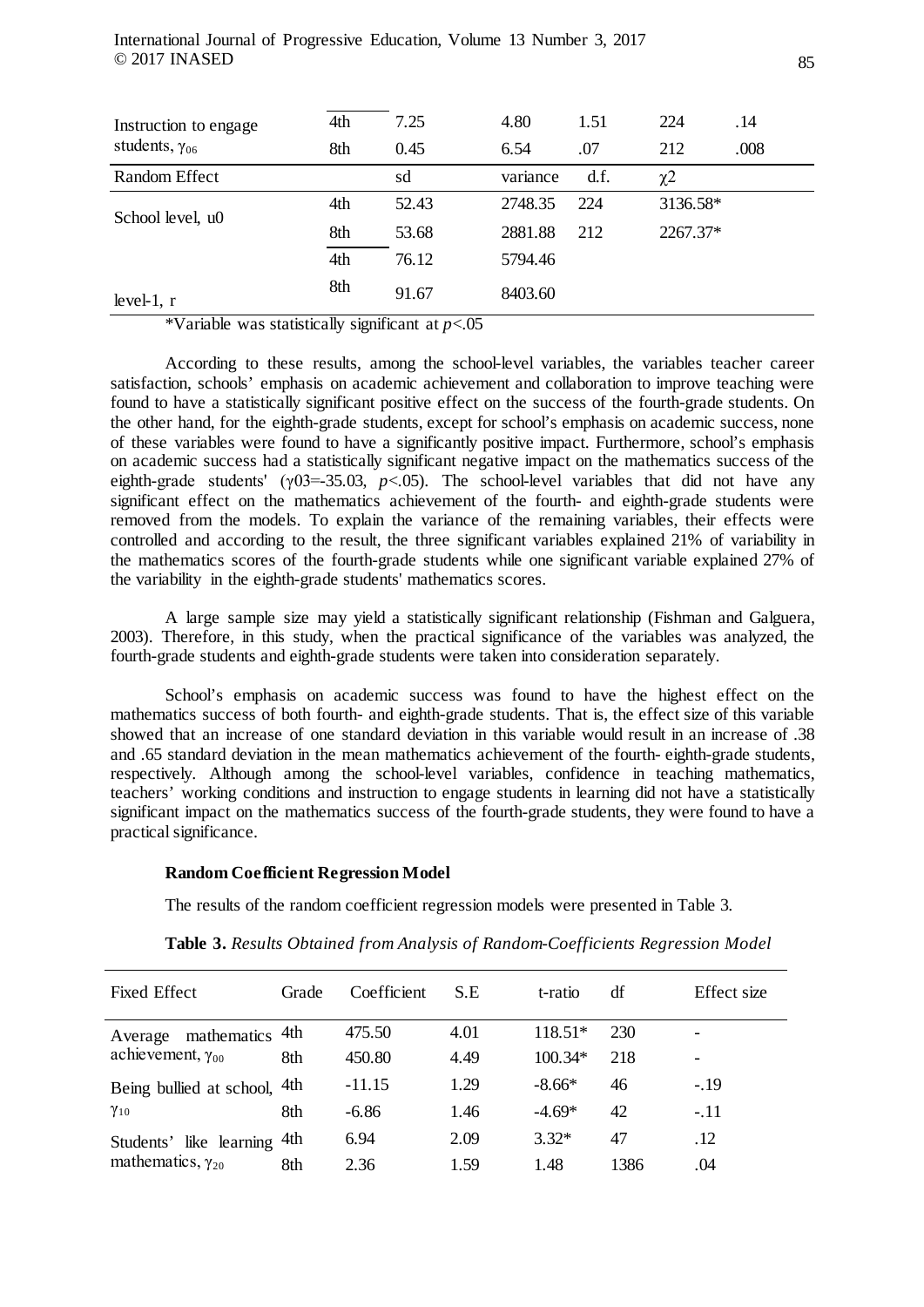| Students' confident in<br>mathematics, $\gamma_{30}$ | 4th<br>8th | 28.62<br>62.76 | 1.50<br>2.38 | 19.08*<br>$-26.32*$ | 50<br>6183          | .48<br>.99 |
|------------------------------------------------------|------------|----------------|--------------|---------------------|---------------------|------------|
| Students'engagement                                  | 4th        | 7.24           | 1.54         | $4.70*$             | 268                 | .12        |
| in mathematics, $\gamma_{40}$                        | 8th        | 6.46           | 2.01         | $-3.22*$            | 91                  | .10        |
| Students' belonging to                               | 4th        | 7.65           | 2.55         | $3.00*$             | 33                  | .13        |
| school, $\gamma_{50}$                                | 8th        | 4.04           | 2.23         | 1.81                | 18                  | .06        |
| involvement,<br>Parental                             | 4th        | $-8.55$        | 1.66         | $-5.16*$            | 87                  | $-.14$     |
| $\gamma_{60}$                                        | 8th        | $-8.18$        | 1.23         | $-6.67*$            | 451                 | $-.13$     |
| Random Effect                                        |            | sd             | Variance     | d.f.                | $\chi$ <sup>2</sup> |            |
| INTRCPT1, u0                                         | 4th        | 59.26          | 3511.94      | 230                 | 4994.08*            |            |
|                                                      | 8th        | 63.38          | 4017.32      | 218                 | $4172.11*$          |            |
|                                                      | 4th        | 68.17          | 4646.73      |                     |                     |            |
| level-1, $r$                                         | 8th        | 78.69          | 6191.78      |                     |                     |            |

\*Variable was statistically significant at *p*<.05

At student-level, the corresponding p values of all variables indicated that the effect of the variables on mathematics achievement were statistically significant for the fourth-grade students. Adding these variables into student-level HLM analysis reduced within-school variability from 5794.04 to 4646.73, which indicates that these variables explained 19.8% of within school variability in the mathematics scores of the fourth-grade students.

Concerning the results for the eighth-grade students, the effects of the variables being bullied at school, being engaged in mathematics, confidence in mathematics and parental involvement were found to have significant effect. The remaining variables were removed from the model. At the student-level, there was also a negative significant relationship between being bullied at school and the mathematics success of the eighth-grade students ( $\gamma_{10}$ =-6.86, *p*<.05). Similarly, parental involvement was found to be negatively correlated with eighth-grade students' achievement ( $\gamma_{60}$ =-8.18, *p*<.05). On the other hand, a positive relationship was found between eighth-grade students' engagement in mathematics and their achievement (γ40=6.46, *p*<.05). Another positive relationship was found between these students' confidence in mathematics and their achievement (γ30 =62.76, *p*<.05). Adding these variables into student-level reduced within-school variability from 8403.57 to 6191.78, which indicates that these variables explain 26 % of within-school variability in students' mathematics scores.

Considering the effect size of all variables, the fourth-grade students' like and students engaged in mathematics were found to have the lowest effect on their mathematics success. Specifically, an increase of one standard deviation in these variables would result in an increase of .12 standard deviation in their mean scores. On the other hand, the fourth-grade students' confidence in mathematics had the highest impact on their mathematics achievement. More precisely, an increase of one standard deviation in this variable would increase the mean scores by .48 standard deviation. Concerning the results related to the practical significance of the effect of the variables on the mathematics success of the eighth-grade students, their like learning mathematics was found to have the lowest effect on their achievement. That is, an increase of one standard deviation in this variable would result in an increase of .04 standard deviation in the mean achievement of these students. On the other hand, the eighth-grade students' confidence in mathematics was found to have the highest effect on their mathematics achievement. Demonstrating that an increase of one standard deviation would provide an increase of .99 standard deviation in their mean scores.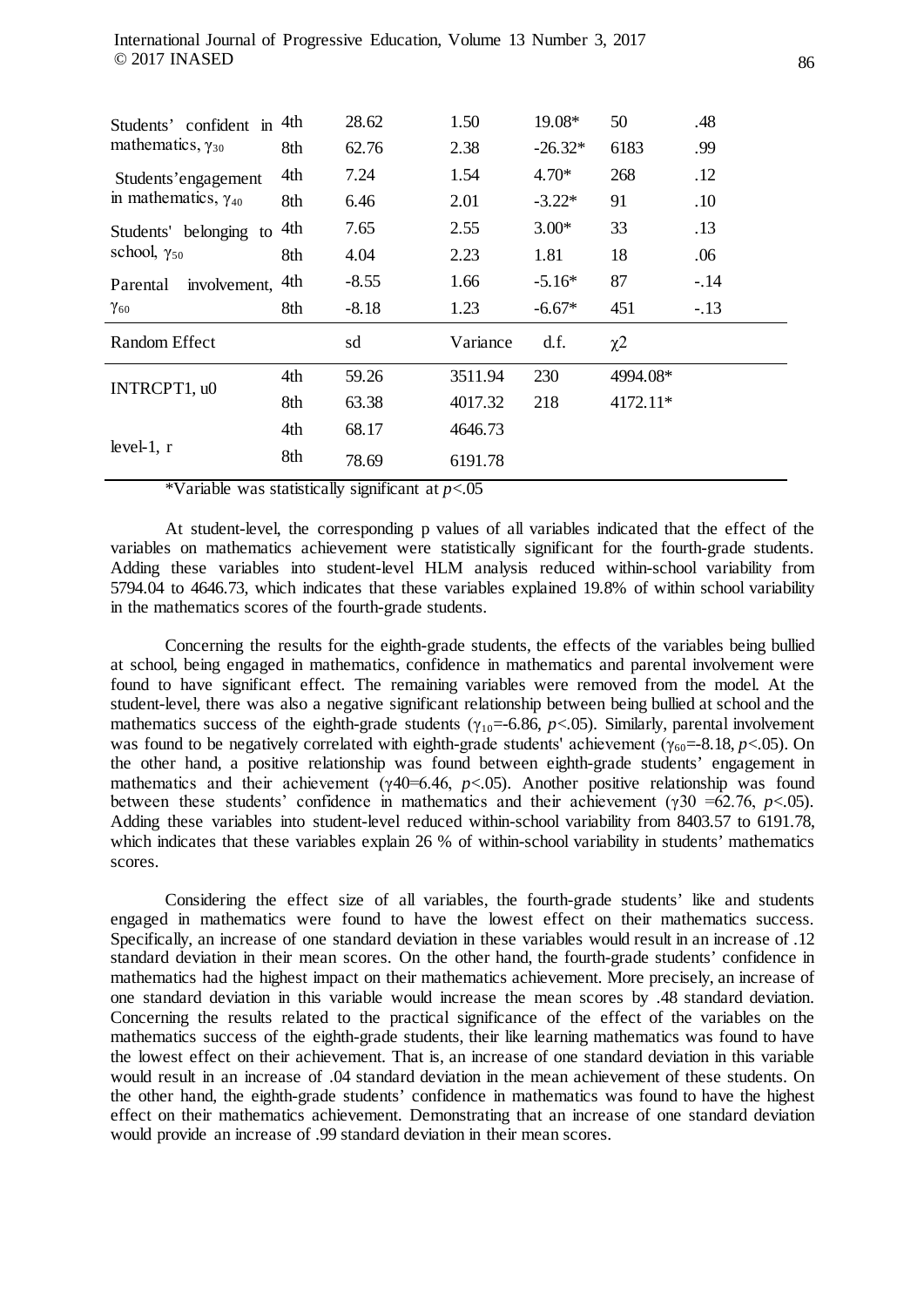#### **Intercepts- and Slopes-as-Outcomes Model**

When the significant student- and school-level variables were added to the same model, two of the school-level variables, teacher career satisfaction and collaboration to improve teaching, were no longer significant for the fourth-grade students as shown in Table 4.

| <b>Fixed Effect</b>                    | Grade             | Coefficient              | S.E                 | t-ratio             | d.f.           | <b>Effect Size</b>       |
|----------------------------------------|-------------------|--------------------------|---------------------|---------------------|----------------|--------------------------|
| mean 4th<br>school<br>Average          |                   | 475.51                   | 3.63                | 131.06*             | 227            | $\blacksquare$           |
| achievement, $\gamma_{00}$             | 8th               | 450.86                   | 3.91                | 115.35*             | 217            | $\overline{\phantom{a}}$ |
| School<br>emphasis                     | <sub>on</sub> 4th | 26.14                    | 5.64                | $4.63*$             | 227            | .49                      |
| academic success, $\gamma_{01}$        | 8th               | 36.45                    | 5.35                | $6.81*$             | 217            | .67                      |
| career 4th<br>Teacher                  |                   | 11.63                    | 6.14                | 1.90                | 227            | .22                      |
| satisfaction, $\gamma_{02}$            | 8th               | $\blacksquare$           | $\blacksquare$      | $\omega_{\rm{max}}$ | $\blacksquare$ | $\omega_{\rm{max}}$      |
| $\frac{1}{2}$ to 4th<br>Collaboration  |                   | 5.82                     | 3.65                | 1.59                | 227            | .11                      |
| improving teaching, $\gamma_{03}$      | 8th               |                          |                     |                     | $\frac{1}{2}$  | $\blacksquare$           |
| Being bullied at school, $\gamma_{10}$ | 4th               | $-11.00$                 | 1.25                | $-8.78*$            | 52             | $-.21$                   |
|                                        | 8th               | $-6.38$                  | 1.34                | $-4.76*$            | 86             | $-12$                    |
| learning 4th<br>like<br>Students'      |                   | 6.67                     | 2.14                | $3.12*$             | 38             | .13                      |
| Mathematics, $\gamma_{20}$             | 8th               | Ξ.                       | $\omega_{\rm{max}}$ |                     | $\sim$         | $\omega_{\rm{max}}$      |
| Students' confident                    | $\sin$ 4th        | 28.83                    | 1.47                | $19.55*$            | 49             | .54                      |
| mathematics, $\gamma_{30}$             | 8th               | 61.05                    | 1.88                | $-32.49*$           | 2251           | 1.12                     |
| Students' engagement in 4th            |                   | 7.40                     | 1.52                | 4.88*               | 222            | .14                      |
| mathematics, $\gamma_{40}$             | 8th               | 4.51                     | 1.74                | $2.58*$             | 395            | .08                      |
| Students' belonging                    | $\frac{4th}{ }$   | 7.98                     | 2.59                | $3.08*$             | 29             | .15                      |
| school, $\gamma_{50}$                  | 8th               | $\overline{\phantom{0}}$ | $\sim 100$          | $\sim 100$          | $\equiv$       | $\omega_{\rm{max}}$      |
|                                        | 4th               | $-8.87$                  | 1.70                | $-5.22*$            | 102            | $-.17$                   |
| Parental involvement, $\gamma_{60}$    | 8th               | $-9.12$                  | 1.26                | $-7.22*$            | 174            | $-.17$                   |
| Random Effect                          |                   | sd                       | Variance            | d.f.                | $\chi^2$       |                          |
| INTRCPT1, u0                           | 4th               | 53.59                    | 2871.78             | 227                 | 4024.86*       |                          |
|                                        | 8th               | 54.32                    | 2950.60             | 217                 | 3130.56*       |                          |
|                                        | 4th               | 68.08                    | 463.52              |                     |                |                          |
| level-1, $r$                           | 8th               | 78.64                    | 6183.73             |                     |                |                          |

**Table 4.** *Results Obtained from Analysis of Intercepts-and-Slopes-as-Outcomes Model* 

\*Variable was statistically significant at *p*<.05

Additionally, all the student-level variables were still significant predictors of the fourth grade students' mathematics achievement. Adding these variables to student-level reduced between the school variability from 3511.94 to 2871.78, which indicates that these variables explained 18% of within school variability in the students' mathematics scores. Concerning the results for the eighthgrade students, the effects of the student-level variables being bullied at school, being engaged in mathematics, confidence in mathematics and parental involvement were significant on the achievement of the eighth-grade students. At the student-level, there was also a negative significant relationship between eighth-grade students' being bullied at school and their mathematics achievement (γ10=-6.86, *p*<.05). Similarly, parental involvement was found to be negatively correlated with the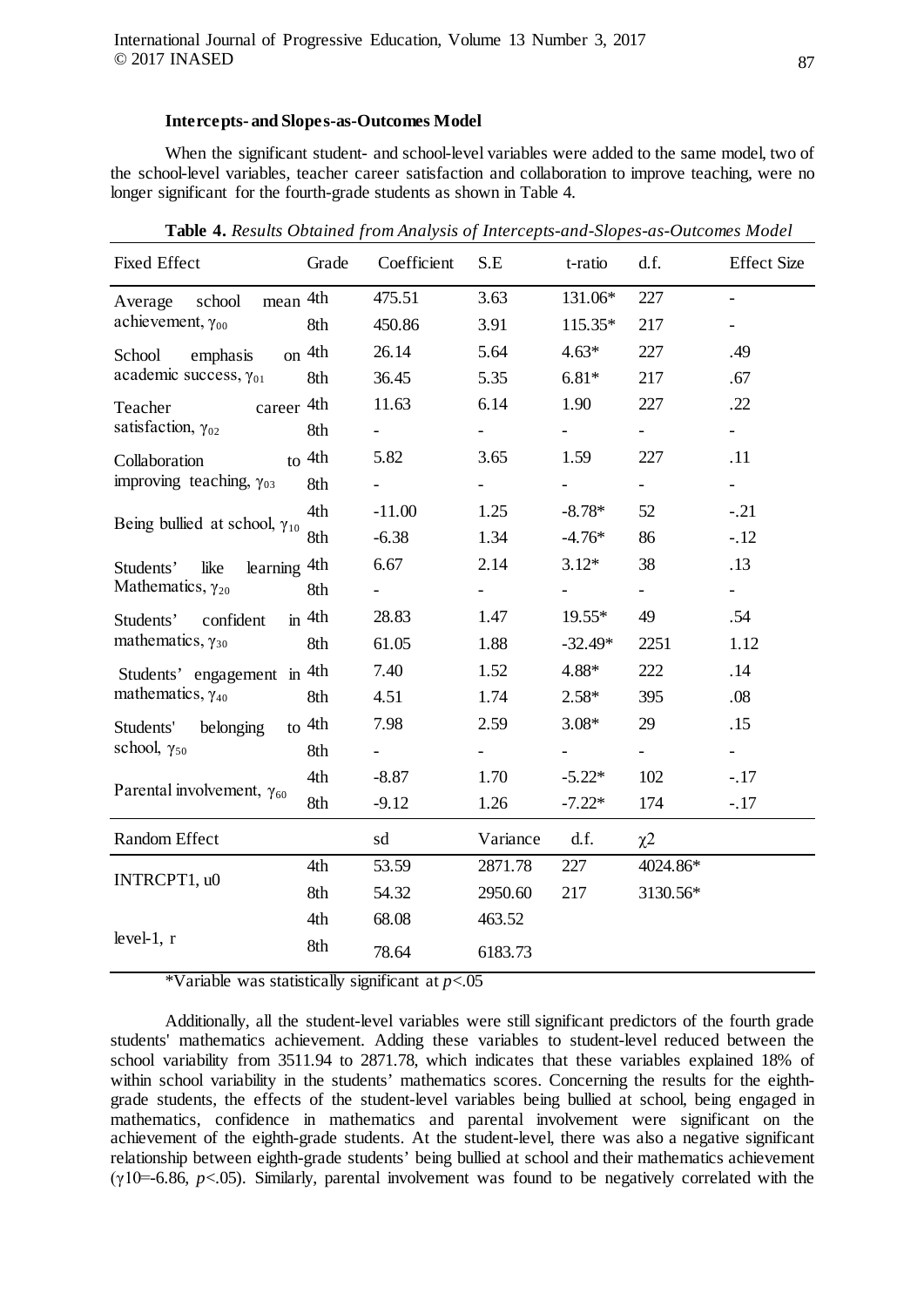eighth-grade students' achievement (γ60=-8.18, *p*<.05). On the other hand, a positive relationship was found between these students' engagement in mathematics and their achievement ( $\gamma$ 40=6.46,  $p$ <.05) as well as between their confidence in mathematics and achievement ( $\gamma$ 30 = 62.76, *p*<.05). Adding these variables to the student level reduced the within-school variability from 4017.32 to 2950.60, indicating that these variables accounted for 26% of the within-school variability in the students' mathematics scores.

When the practical significance of the effects of the student-level variables was considered for both grades, it was found that students' confidence in mathematics had the highest effect. Specifically, the effect size of this variable showed that an increase of one standard deviation in this variable would increase of the standard deviation of mathematics scores by .54 and 1.12 for fourth- and eighth-grade students, respectively. On the other hand, of all the student-level variables, enjoying learning mathematics had the lowest effect on the fourth-grade students' mathematics achievement and being engaged in mathematics had the lowest effect on the eighth-grade students' achievement.

### **Discussion**

In this study, the effects of student-level variables and school-level variables on the mathematics achievement of the fourth- and eighth-grade students in Turkey were examined. Parental involvement and being bullied at school had a negative effect on both fourth- and eighth-grade students' mathematics achievement. In addition, schools' emphasis on academic success, students' confidence in mathematics and students engaged in mathematics were found to be highly important for promoting mathematics achievement in both grades. The findings also showed that student-level variables had a higher impact for both grades than the school-level variables. Another important finding of the study was that among the school level variables, only collaboration to improve teaching and school's emphasis on academic success had a significant effect on the fourth- and eighth-grade students' mathematics achievement.

Studies in the related literature have reported similar results. For example, researchers have found that being bullied in school reduces student performance (Ponzo, 2013), which is expected considering the negative outcomes of this experience for both academic and social lives of students (Cowie, 2013). According to a meta-analysis based on research with students aged between 7 and 14 (Hawker & Boulton, 2000), regardless of the students' age and ethnicity, being bullied creates several risk factors and outcomes for these students. The results of cross-sectional studies have also shown that students being bullied result in these students creating a negative self-image. Children who experience bullying in school develop negative attitudes towards the school, teachers and their classmates (Lai, Ye & Chang, 2008). In this sense, teachers, administrators and policy-makers should consider the crucial importance of identifying and taking action to prevent bullying in all grades.

In several studies (e.g., Shute et al., 2011; Topor et al., 2010), parental involvement has been found correlated with students' achievement. However, as in this study, this effect has been reported to be negative in other studies conducted with Turkish students (e.g., Tavsancıl & Yalçın, 2015) and South African students (Wang, Osterlind &Bergin, 2011). It should be noted that in this study, parental involvement was assessed according to students' responses in TIMSS. Therefore, students' perceptions about their families' involvement may play a role in this finding. As reported by Kilic and Askin (2013), the Turkish and Singaporean students had lower academic performance, which can be attributed to the families in these countries tending to be strict about checking their children's homework on a daily basis. On the other hand, the students from Republic of Korea and Chinese Taipi who were not frequently monitored by their parents were reported to have a higher performance. However, this result can also be due to the different understanding of the concept of parental involvement in different cultures. According to Erdogan and Demirkasımoğlu (2010), Turkish families consider parental involvement solely as participating in meetings organized by schools and obtaining information and recommendations from teachers about their children. According to the longitudinal study by Hoge, Smit, and Crist (1997), parents' high expectations have a higher positive effect on students' achievement than parents' interest in students' grades, involvement in school and good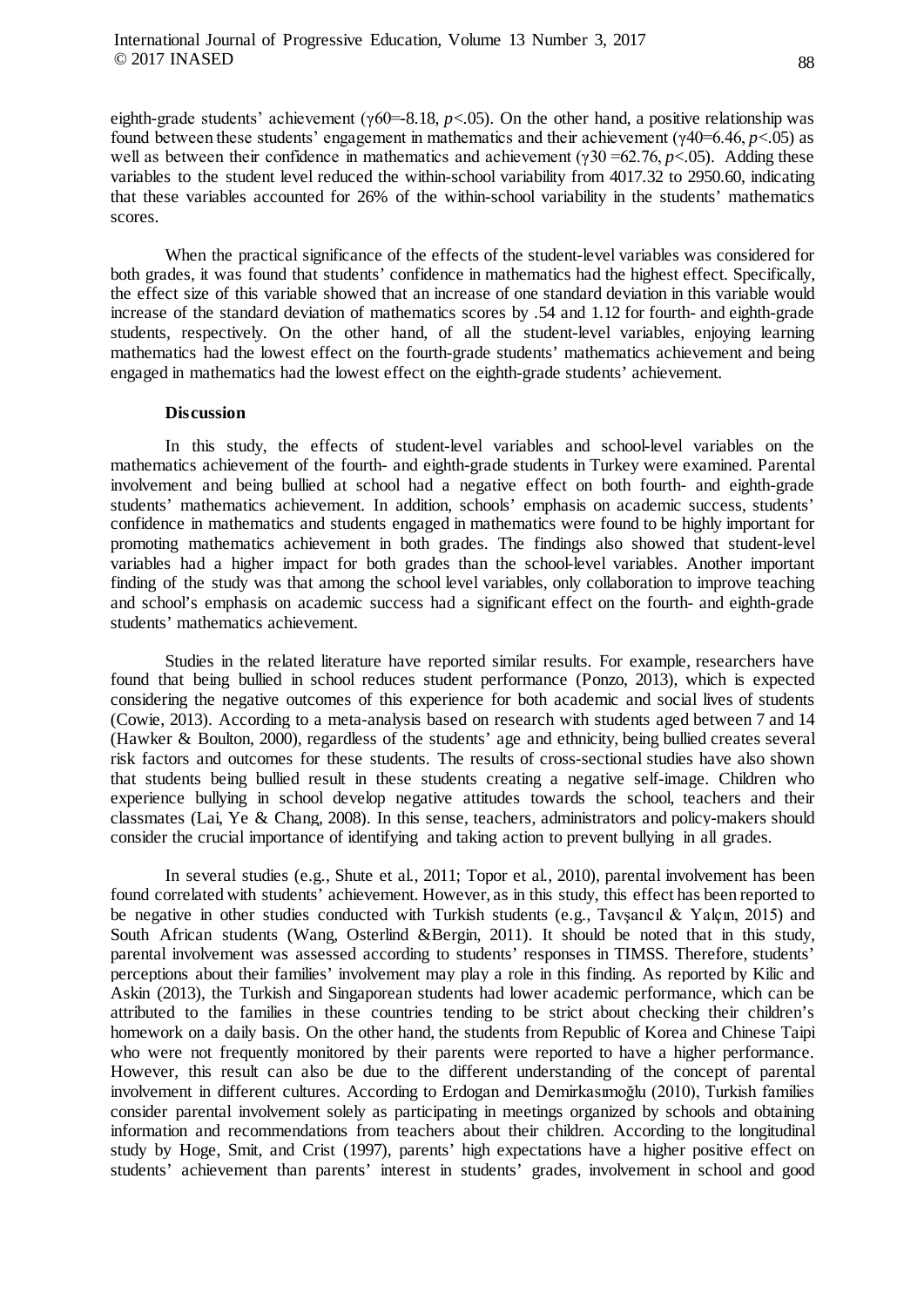communication with their children. Since in this study, parental involvement did not include parental expectations about student achievement, the negative relationship between parental involvement and mathematics achievement can be interpreted as being meaningful. On the other hand, the reason why parental involvement did not have a positive effect on students' academic success in this study can be due to the generally lower socioeconomic background of Turkish families. For example, according to the TIMSS 2011 data on eighth-grade students (Büyüköztürk et al., 2014a), while the percent of students from the lowest socioeconomic level was 59 in Turkey, the percent of Korean students with high performance in TIMSS was 32. Hill and Taylor (2004, p. 162) explained this as follows, "parents from lower socioeconomic backgrounds face many more barriers to involvement, including nonflexible work schedules, lack of resources, transportation problems, and stress due to residing in disadvantaged neighborhoods." In the literature, parental involvement may be considered as a remedy for many problems in education (Fan & Chen, 2001). For example, in the meta-analysis of Jeynes (2012), parental involvement was found to have a high correlation with academic success. Therefore, the factors affecting this finding should be investigated in a further study focusing on parents' involvement with students coming from different socioeconomic backgrounds.

In this study, similar results were obtained from fourth- and eighth-grade students in terms of the positive relationship between being engaged in mathematics and mathematics achievement. This finding is consistent with those reported in different countries (Tavsancıl & Yalçın, 2015; Zhu & Leung, 2010). Therefore, the positive effect of this variable on mathematics achievement is expected. From this point of view, it can be stated that students' engagement has an important role in students' academic achievement in general (Park, 2005) and mathematics achievement in particular.

In this study, students' confidence in mathematics was found to be positively related with their mathematics success. This is consistent with the results reported by previous research (e.g. Chen 2014). Considering the positive outcomes of confidence in academic achievement (e.g., Al-Hebaish, 2012), it is not surprising that in a subject like mathematics, confidence has an important role in increasing achievement. According to Hannula et al. (2004)'s longitudinal study, self-confidence in mathematics is the most important variable among the students' beliefs concerning mathematics. Since students' beliefs about mathematics have an impact on their mathematics achievement, this finding supports the importance of self-confidence for the fourth- and eighth-grade students in Turkey.

According to the findings of this study, the eighth-grade students' belonging to school had no significant impact on their mathematics performance; however, it was significant for fourth-grade students. In the literature, a positive relationship has been reported between this variable and school and academic achievement (Appleton et al., 2008). This can be explained by the results of earlier studies that the effect of school belonging decreases by age (Bernard, 2004) and loses its impact over time (Anderman, 2003). Since school belonging refers to students' perceptions about their school (OECD, 2003), the finding of the present study may have been affect by the exam-oriented education system in Turkey, where all eighth-grade students have to take a test called the Placement Test for Secondary Education in order to continue their education. The compelling preparation for this exam negatively affects these students' perception towards school resulting in a decrease in their sense of school belonging compared to the fourth-grade students. Moreover, the mean mathematics score of the eighth-grade students in Turkey were found to be considerably lower than those of the fourth-grade students. Similarly, Sarı (2012) reported a significant difference between low and high achieving students in terms of school belonging. In this sense, the lower academic achievement of the Turkish students may be another reason for their less positive perceptions about school belonging.

Schools' emphasis on academic achievement was also found to have a positive effect on student success since it helps students develop positive attitudes concerning school. It also raises students' awareness about their academic life and aims. Similar to the previous TIMSS, a positive significant relationship was found between schools' emphasis on academic success and students' actual mathematics achievement (Tavşancıl & Yalçın, 2015).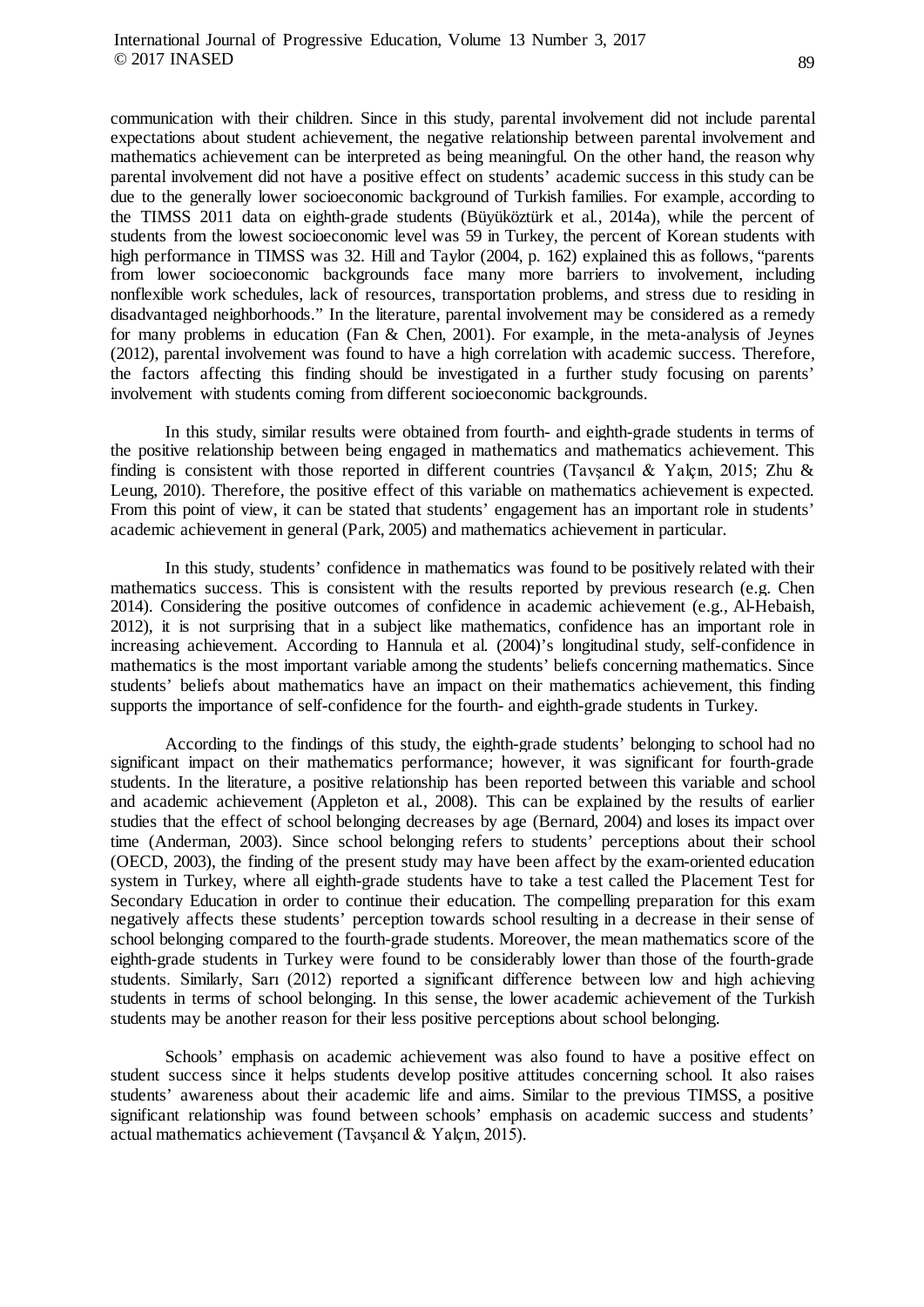The importance of teachers' collaboration to improve teaching for student achievement has been previously emphasized in the related studies (McLaughlin & Talbert, 2006; Pang, 2006). In this study, this variable did not have a significantly positive impact on the mathematics performance of the eighth-grade students whereas its effect was significant for fourth-grade students. Similar results have been reported in the literature (e.g., Thomson, Hillman &Wernert, 2012). This may have resulted from the fact that in Turkey, in the fourth grade, mathematics is taught by the class teachers whereas in the eighth grade, subject teachers are responsible for teaching mathematics. Therefore, the level and characteristics of teachers' collaboration tend to change over time. On the other hand, the OECD Teaching and Learning International Survey (TALIS) data indicated that Turkish teachers' collaboration rate was lower than that of many participating countries (OECD, 2009) and therefore, it may be the reason why students' achievement is not significantly affected by teachers' collaboration.

In this study, teachers' confidence in teaching mathematics was found to have no significant effect on student success. However, in the literature, some research has revealed that teachers' confidence in teaching mathematics increased students' achievement (Liang & Jea, 2015). The reason why in this study confidence in teaching mathematics did not have a significant effect on successs may be due to different characteristics of the Turkish mathematics teachers such as their anxiety about teaching, self-efficacy, practices, earlier beliefs and experiences. In addition, teachers' collaboration with others has a positive effect on their level of confidence in teaching (OECD, 2009). This was also supported by Aslan (2015), who based on TALIS data concluded that teachers in South Korea where academic achievement level is higher than most OECD countries exhibited much better professional collaboration than Turkish teachers.

Teachers' career satisfaction was another variable with no significant effect on eighth-grade students' mathematics achievement. Similar findings have been reported for teachers in England, where a higher level of career satisfaction was not found associated with increased pupil achievement (Sturman, Burge, Cook &Weaving, 2012). However, there is also research that showed that career satisfaction was positively related to mathematics achievement (Liang & Jea, 2015; Yildirim & Demir-Bilican, 2014). The TALIS data also indicated that teachers' career satisfaction was highly correlated with their professional collaboration with their colleagues (OECD, 2009). According to Burns and Darling-Hammond (2014), the individual and collective capabilities of teachers are improved through participation in collaborative activities since such activities increase teachers' selfconfidence about teaching and managing the class as well as helping them take greater pleasure from their work. Taking into consideration Turkish teachers' lower levels of collaboration and career satisfaction compared to OECD countries, the findings of the presents study were expected.

# **Conclusion**

This study identified several implications for Turkish students' mathematics achievement. In general, it seemed that the student-level variables had a more important role than teacher-level variables for both fourth- and eighth-grade students. Taken together, the findings suggest that investing in students and enhancing their affective factors would be beneficial to students' achievement. Students that hold more positive perceptions of their school and have teachers that are willing to improve themselves in their career tend to have a higher performance in TIMSS. Moreover, the results of this study also have implications for teacher educators. Developing teacher education and their features should be considered by education stakeholders.

Being limited to the student- and school-level variables, this study lacks information regarding the effects of other important variables on mathematics achievement. In this sense, further research should be undertaken to investigate more variables to provide an insight into these students' affective factors. In addition, the sample of this study was limited to Turkish students. Future research can use samples from different countries. Furthermore, since in TIMSS, the samples are formed by selecting one class from each school, the effect of class-level variables could not be investigated. In future work, class-level variables can be explored and three-level HLM analysis can be performed.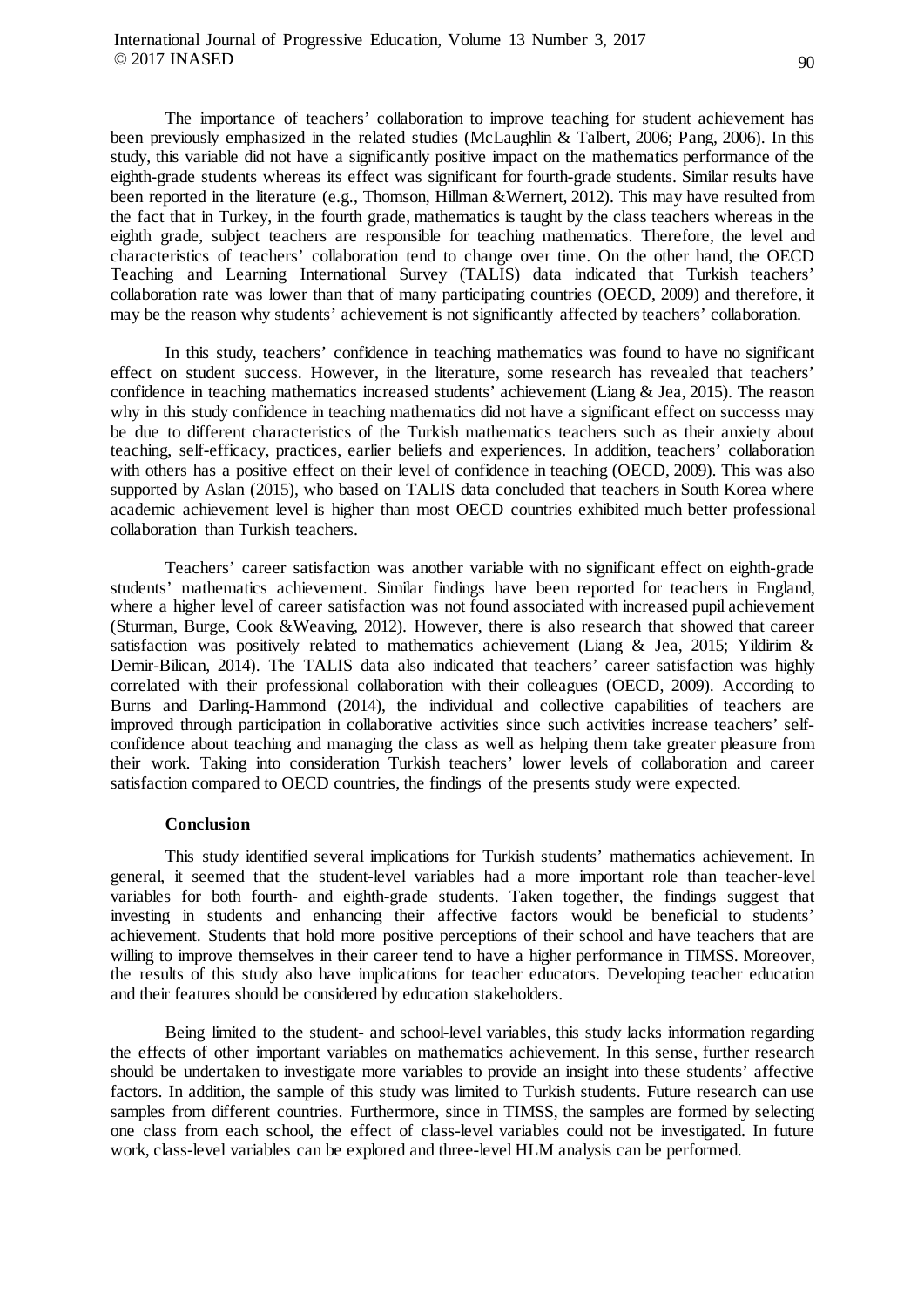#### **References**

- Al-Hebaish, S. M. (2012). The correlation between general self-confidence and academic achievement in the oral presentation course. *Theory and Practice in Language Studies*, *2*(1), 60-65. doi:10.4304/tpls.2.1.60-65.
- Anderman, L. H. (2003). Academic and social perceptions as predictors of change in middle school students' sense of school belonging. *Journal of Experimental Education, 72,* 5–23.
- Appleton, J. J., Christenson, S. L., & Furlong, M. J. (2008). Student engagement with school: Critical conceptual and methodological issues of the construct. *Psychology in the Schools*, *45* , 369– 386. doi: 10.1002/pits.20303.
- Arıkan, S., van de Vijver, F. J. R., & Yağmur, K. (2016). Factors contributing to mathematics achievement differences of Turkish and Australian students in TIMSS 2007 and 2011. *EURASIA Journal of Mathematics, Science and Technology Education*, *12*(8), 2039-2059. doi: 10.12973/eurasia.2016.1268a
- Aslan, B. (2015). A comparative study on the teaching profession in Turkey and South Korea: Secondary analysis of TALIS 2008 data in relation to teacher selfefficacy*. Eurasian Journal of Educational Research, 61*, 1-22. http://dx.doi.org/10.14689/ejer.2015.61.1
- Bernard, B. (2004). *Resiliency: What we have learned.* San Francisco,CA: WestEd.
- Burns, D., & Darling-Hammond, L. (2014). *Teaching around the world: What can TALIS tell us?*  Stanford, CA: Stanford Center for Opportunity Policy in Education.
- Burton, L. (2004). Confidence is everything: Perspectives of teachers and students on learning mathematics. *Journal of Mathematics Teacher Education*, *7*, 357-381. doi:10.1007/s10857- 004-3355-y
- Büyüköztürk, Ş., Çakan, M., Tan, Ş., & Atar, H. Y. (2014a). *TIMSS 2011 ulusal matematik ve fen raporu 4. Sınıflar (TIMSS 2011 national mathematics and science report 4th grades)*. Ankara: İşkur Matbaacılık.
- Büyüköztürk, Ş., Çakan, M., Tan, Ş., & Atar, H. Y. (2014b). *TIMSS 2011 ulusal matematik ve fen raporu 8. Sınıflar (TIMSS 2011 national mathematics and science report 8th grades)*. Ankara: İşkur Matbaacılık.
- Chen, Q. (2014). Using TIMSS 2007 data to build mathematics achievement model of fourth graders in Hong Kong and Singapore. *International Journal of Science and Mathematics Education*, *12*, 1519–1545. doi:10.1007/s10763-013-9505-x
- Cowie, H. (2013). The immediate and long-term effects of bullying. In I. Rivers & N. Duncan (Ed), *Bullying: Experiences and Discourses of Sexuality and Gende*r (vol.I, pp.10-18). Newyork, NY: Routledge.
- Dinham, S. (1993). Teachers under stress. *Australian Educational Researcher*, *20*(3), 1-16. doi:10.1007/BF03219547
- Erdogan, C. & Demirkasimoglu, N. (2010). Ailelerin eğitim sürecine katılımına ilişkin öğretmen ve yönetici görüşleri (Teachers' and school administrators' views of parent involvement in education process). *Educational Administration: Theory and Practice*, *16*(3), 399-431.
- Fan, X. & Chen, M. (2001). Parental involvement and students' academic achievement: A Meta-Analysis. *Educational Psychology Review, 13*(1), 1-22. doi:10.1023/A:1009048817385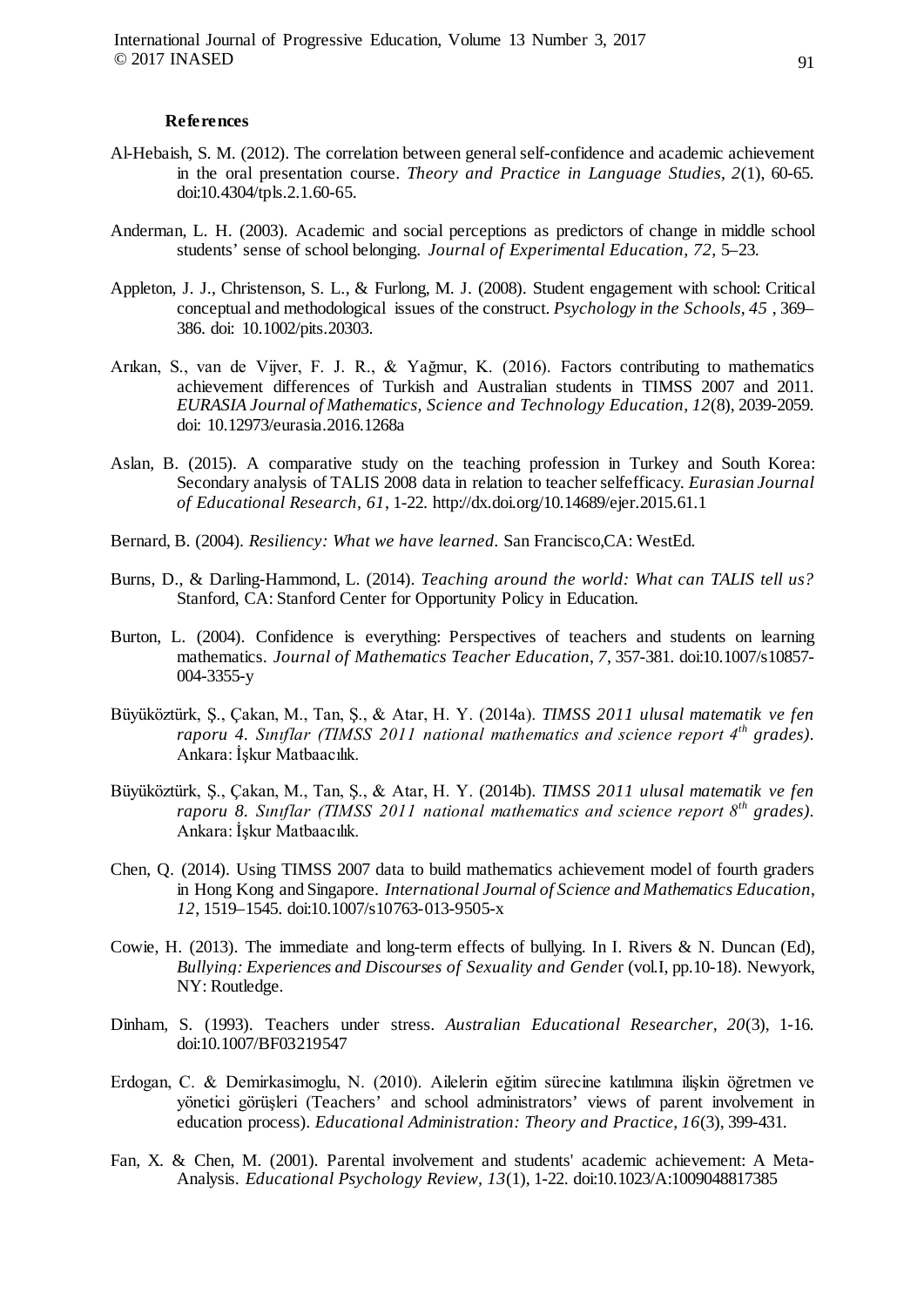International Journal of Progressive Education, Volume 13 Number 3, 2017 © 2017 INASED

- Fishman, J. A. & Galguera T. (2003). *Introduction to test construction in social and sciences*.Lanham, MD: Rowman & Littlefield Publishers.
- Goddard, Y. L., Goddard, R. D., & Tschannen-Moran, M. (2007). A theoretical and empirical investigation of teacher collaboration for school improvement and student achievement in public elementary schools. *Teachers College Record*, *109*(4), 877–896.
- Graven, M. (2004). Investigating mathematics teacher learning within an in-service community of practice: The centrality of confidence. *Educational Studies in Mathematics*, *57*(2), 177-211. doi:10.1023/B:EDUC.0000049277.40453.4
- Güzeller, C. O., Eser, M. T., & Aksu, G. (2016). Study of the factors affecting the mathematics achievement of Turkish students according to data from the programme for international student assessment (PISA) 2012. *International Journal of Progressive Education*, *12*(2), 78- 89.
- Hannula, M. S., Maijala, H., & Pehkonen, E. (2004). Development of understanding and selfconfidence in mathematics; grades 5–8. In M. J. Høines, & A.B. Fuglestad (Eds.), *Proceedings of the 28th conference of the international group for the psychology of mathematics education,* (pp. 17–24). Bergen: PME.
- Hawker, D. S. J., & Boulton, M. J. (2000). Twenty years' research on peer victimization and psychsocial maladjustment: a meta-analytic review of cross-sectional studies. *Journal of child psychology and psychiatry, 41*(4), 441–455. doi: 10.1111/1469-7610.00629
- Hill, N. E., & Taylor, L. C. (2004). Parent-school involvement and children's academic achievement: Pragmatics and issues. *Current Directions in Psychological Science*, *13*(4), 161–164. doi: 10.1111/j.0963-7214.2004.00298.x
- Hirsch, E. & Church, K. (2009). *North Carolina teacher working conditions survey brief: Teacher working conditions are student learning conditions*. Retrieved from [www.newteachercenter.org](http://www.newteachercenter.org/)
- Hoge, D. R., Smit, E., & Crist, J. T. (1997). Four family process factors predicting academic achievement for sixth and seventh grade. *Educational Research Quarterly, 21*(2), 27-42.
- Jeynes, W. (2012). A meta-analysis of the efficacy of different types of parental involvement programs for urban students. *Urban Education*, *47*(4), 706–742. doi: 10.1177/0042085912445643
- Jerrim, J. (2014). *Why do East Asian children perform so well in PISA? An investigation of Westernborn children of East Asian descent* (Report No. 14-16). London: University College London Press. Retrived from http://repec.ioe.ac.uk/REPEc/pdf/qsswp1416.pdf
- Johnson, S. M. (2006). *The workplace matters: Teacher quality, retention and effectiveness* (NEA Best Practices Working Paper). Washington, DC: NEA.
- Joncas, M. (2012). TIMSS 2011 target populations. In Martin, M. O. & Mullis, I. V. S. (Eds.), *Methods and procedures in TIMSS and PIRLS 2011* (pp. 1-21). Chestnut Hill, MA: Boston College.
- Ker, H. W. (2013). Trend analysis on mathematics achievements: A comparative study using TIMSS data. *Universal Journal of Educational Research*, *1*(3), 200-203. doi: 10.13189/ujer.2013.010309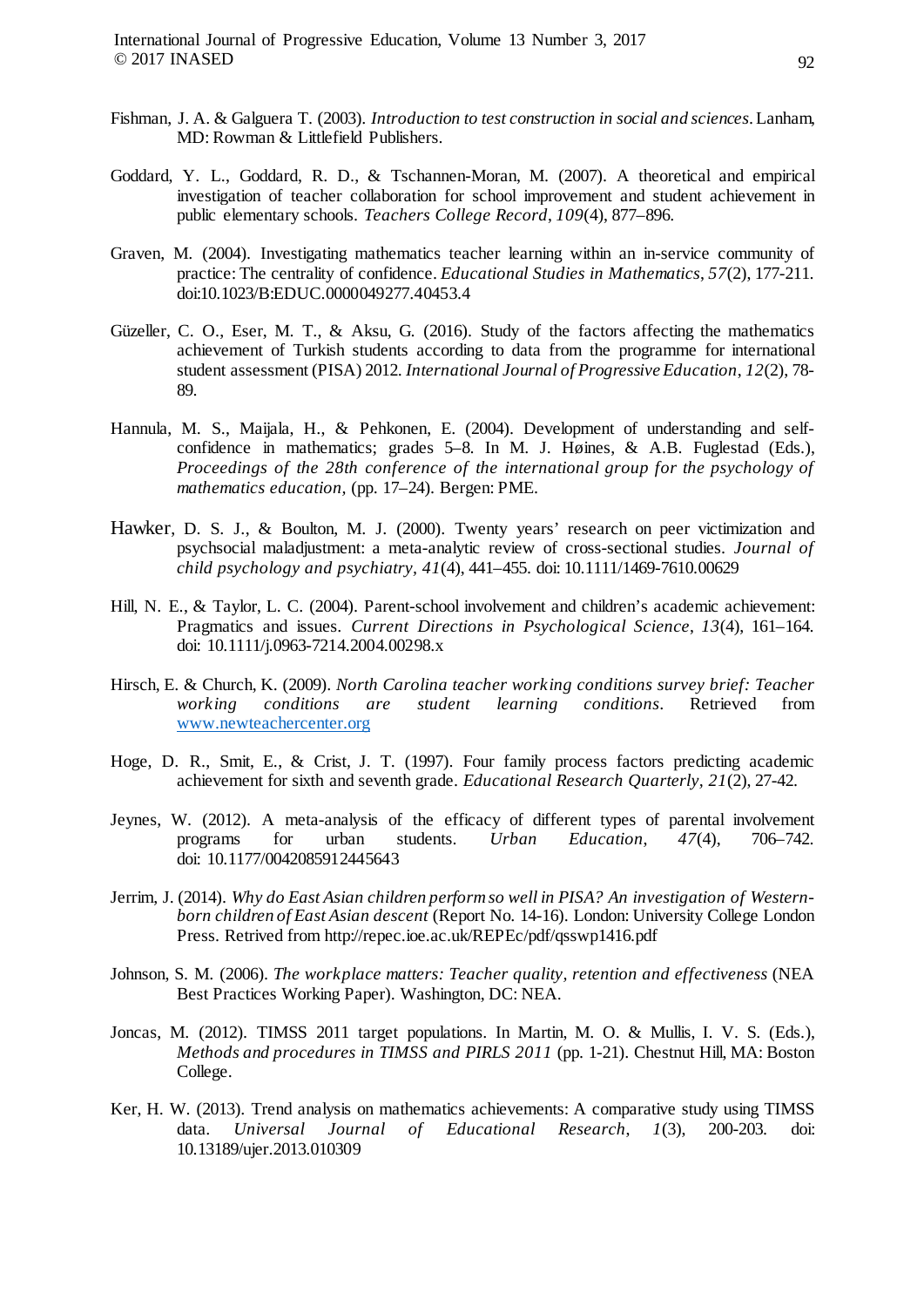- Kilic, S., & Askin, O. E. (2013). Parental influence on students' mathematics achievement: The comparative study of Turkey and best performer countries in TIMSS 2011. *Procedia-Social and Behavioral Sciences, 106,* 2000-2007. doi:10.1016/j.sbspro.2013.12.228
- Lai, S. F. Ye, R., & Chang, K. P. (2008). Bullying in middle schools: An Asian-Pacific regional study. *Asia Pacific Education Review, 9* (4), 393–405. doi:10.1007/BF03025666
- Leithwood, K. (2007). *Teacher working conditions that matter: Evidence for change*. Education Canada, *47*(2), 42-45.
- Liang, J. & Jia, D. (2015). *Teachers' influence to the mathematics achievement of grade four students*. In X.M. Zhang & F.L. Wang (Ed.), Proceedings of 2nd International Conference on Education, Management and Information Technology (pp.411-416).China: Atlantis Press.
- Marcondes, M. I. (1999). Teacher education in Brazil. *Journal of Education for Teaching*, *25*(3), 203- 213.<http://dx.doi.org/10.1080/02607479919493>
- McLaughlin, M. W. & Talbert, J. E. (2006). *Building school-based learning communities: Professional strategies to improve student achievement*. New York, NY: Teachers College Press.
- Milli Eğitim Bakanlığı. (2010). *PISA 2009 uluslararası öğrenci değerlendirme projesi, ulusal ön rapor (Program for international student assessment PISA 2009, national report)*. Ankara: Eğitim Araştırma ve Geliştirme Dairesi Yayınları.
- Mullis, I. V. S., Martin, M. O., Foy, P., & Arora, A. (2012). *TIMSS 2011 international results in mathematics.* Chestnut Hill, MA: TIMSS & PIRLS International Study Center, Boston College.
- Organisation for Economic Co-operation and Development [OECD]. (2003). *Student engagement at school: A sense of belonging and participation, results from PISA 2000*. Paris, France: OECD Publishing.
- OECD (2009). *Creating effective teaching and learning environments: First results from TALIS.* Paris, France: OECD Publishing
- Oloube, N. P. (2005). Benchmarking the motivational competencies of academically qualified reachers and professionally qualified teachers in Nigerian secondary schools. *The Africian Symposium*, *5*(3), 17–37.
- Olweus, D. (1993). *Bullying in school: What we know and what we can do*. Oxford, UK: Blackwell Publishers.
- Park, S. Y. (2005). Student engagement and classroom variables in improving mathematics achievement. *Asia Pacific Education Review, 6*(1), 87-97. doi:10.1007/BF03024970
- Pang, M. F. (2006). The use of learning study to enhance teacher professional learning in Hong Kong. *Teaching Education, 17*(1), 27-42. doi:10.1080/10476210500527915
- Ponzo, M. (2013). Does bullying reduce educational achievement? An evaluation using matching estimators. *Journal of Policy Modeling*, *35*(6), 1057–1078. doi: 10.1016/j.jpolmod.2013.06.002
- Raudenbush, S. W. & Bryk, A. S. (2002). *Hierarchical linear models applications and data analysis methods*. Newbury Park, CA: Sage Publications.